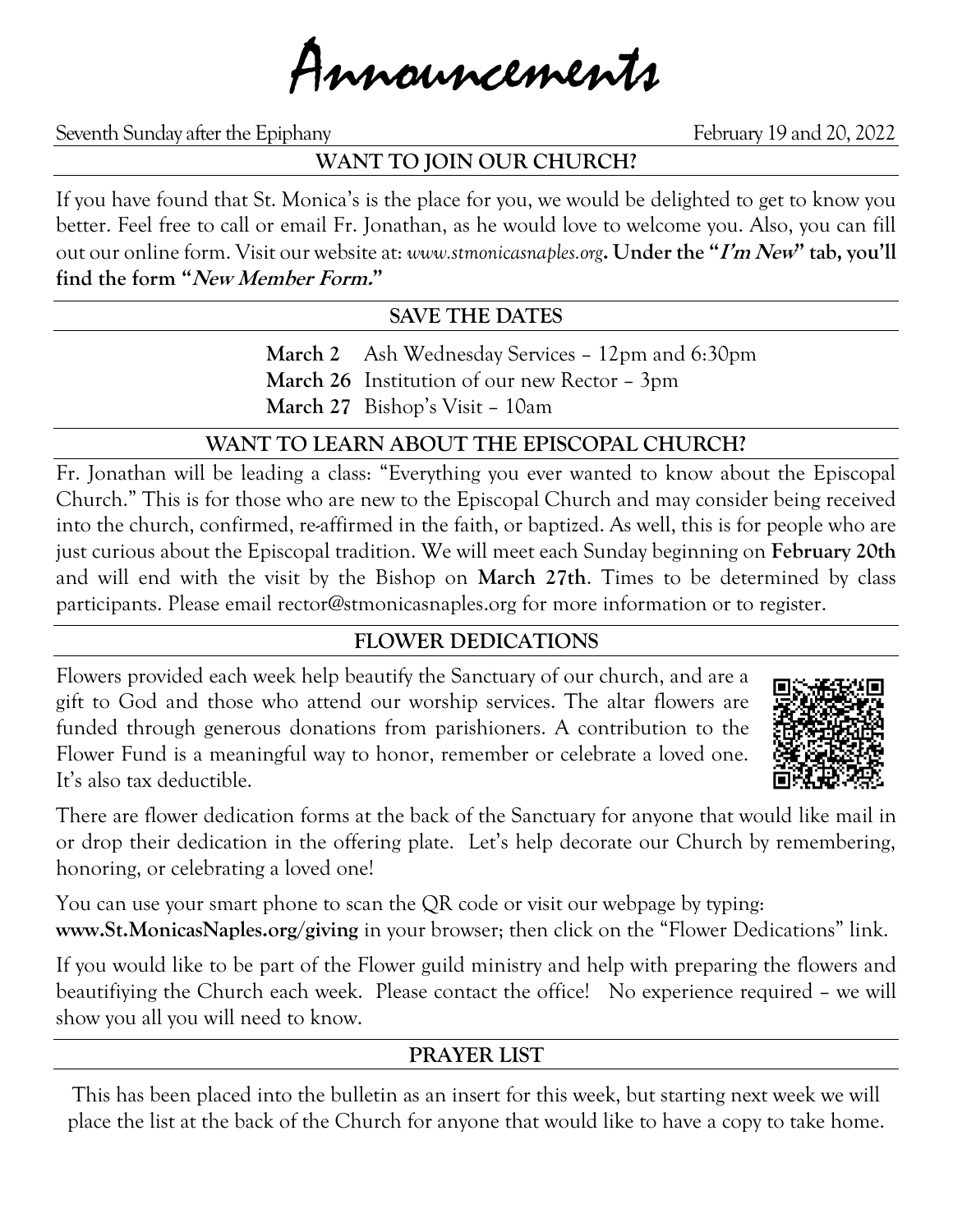## **NAME BADGES**

**Do you know how the Church is able to take attendance?** Placing your badge in the basket when you leave allows the Parish Administrator to take attendace which is a requirement of our Diocese. If you do not use your name badge or you take your badge home, the administrator will not know that you attended church, so please be sure to get your badge and then place it in the basket as you leave. We will have it on the board for you the following weekend to use again. If your badge is missing or you don't have one yet, feel free to fill out a "Name Badge Request" form and place it into the basket, we will have it ready for you the following weekend.

Thank you for helping us keep our records in order.

## **BIRTHDAYS and ANNIVERSARIES THIS WEEK**

| BIRTHDAYS | 2/19 Sonia Delgado      | 2/21 Stanley Rochelle |
|-----------|-------------------------|-----------------------|
|           | $2/20$ David Dougan Jr. | $2/21$ Toni Strong    |
|           | 2/20 Emily Macartney    | 2/24 Melinda McCown   |
|           | 2/21 Michael Kennedy    | 2/24 Richard Pilc     |
|           | $2/21$ Austin Montroy   | 2/25 Pat Sherman      |

**ANNIVERSARIES** *There are no anniversaries recorded in our records for this week.*

If you have a birthday or an anniversary this week and your name does not appear, please contact us at: **administrator@stmonicasnaples.org** so we can add you. We don't want to miss out on your special day!

## **OUR REGULARLY SCHEDULED ZOOM MEETINGS**

- **Contemplative Prayer**…….Wednesdays, 11 am
- **Bible Study**……………………Fridays, 9:00 am
- Daughters of the King......Monthly 1<sup>st</sup> and 3<sup>rd</sup> Monday, 1 pm

**MEETING ID:** 695 166 7392 **PASSCODE:** 7070

To join a Zoom meeting, visit: **https://us02web.zoom.us/j/6951667392**

or call one of these three numbers: 301.715.8592 312.626.6799 929.204.6099



Simply contact Maria Hayes, CPA at finance@stmonicasnaples.org